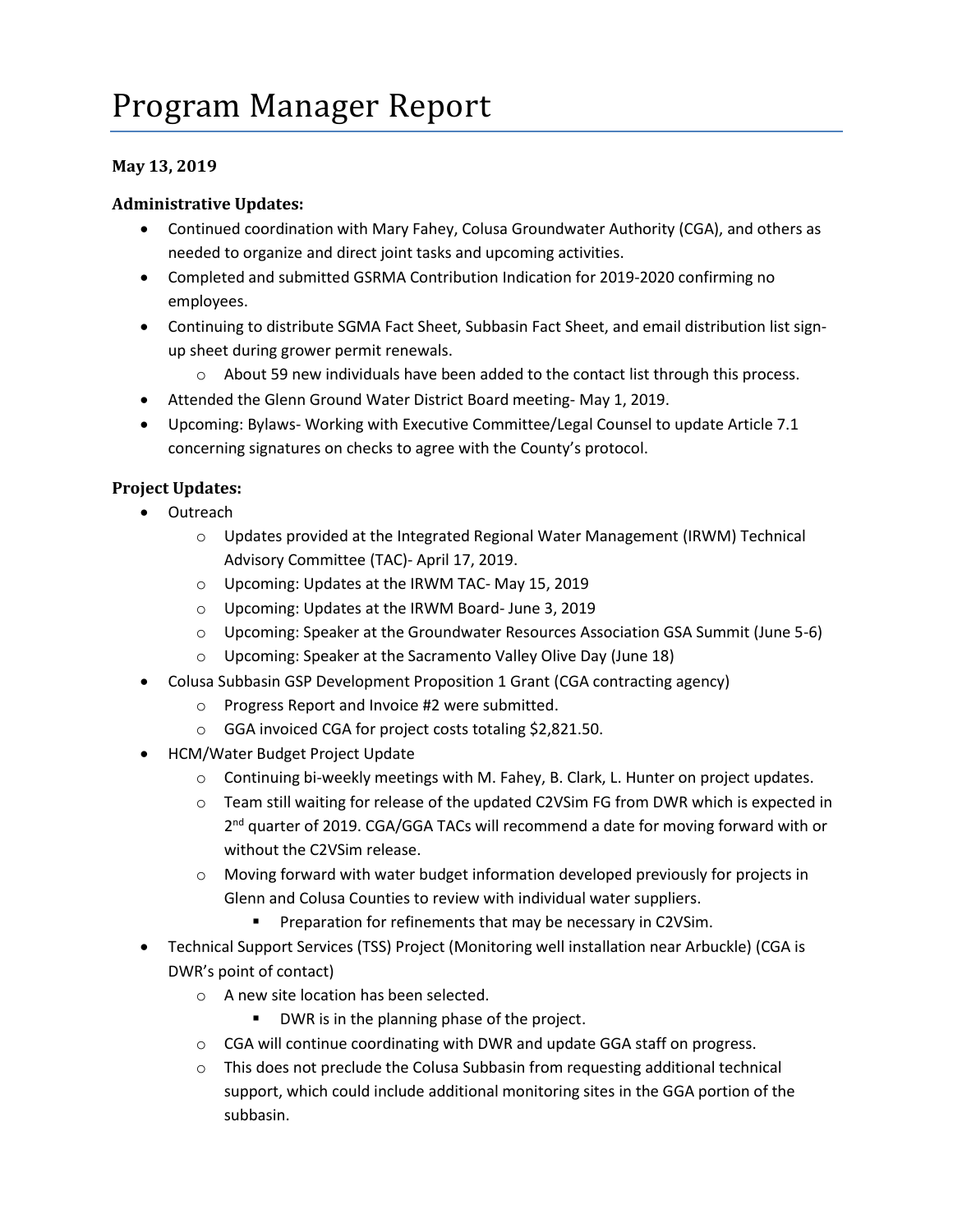- It is anticipated the TAC will review and make a recommendation on any proposed monitoring sites in the GGA area.
- Facilitation Support Services (CGA lead)
	- $\circ$  Continued coordination with CCP and CGA on the draft Stakeholder Communication Engagement Plan.
	- o Contract ended March 31.
		- An extension was requested in order to have facilitation support for public outreach meetings.
		- **Waiting to hear if contract extension is approved.**
	- $\circ$  L. Hunter and M. Fahey will provide input, continue to work toward filling in tables included in the report, and coordinate review with committees.
	- $\circ$  Stakeholder Engagement Committee received a copy and will provide input at their next meeting.
- CGA/GGA MOU
	- o V. Kincaid has been instrumental in developing the draft MOU.
	- o Following GGA Executive Committee comments, the draft MOU was forwarded to M. Fahey requesting the CGA Executive Committee review and provide comments.
	- o The CGA Executive Committee has not yet provided input.
	- $\circ$  It is likely that a Joint Executive Committee meeting will take place to discuss the MOU (timeline currently unknown).
	- $\circ$  Following CGA and GGA Executive Committee reviews, the draft will be brought to both Boards for review, comment, and consideration of approval.
- Long-Term Funding
	- o Budget, schedule, and parcel tasks
	- o A report on progress will be given under a separate agenda item.